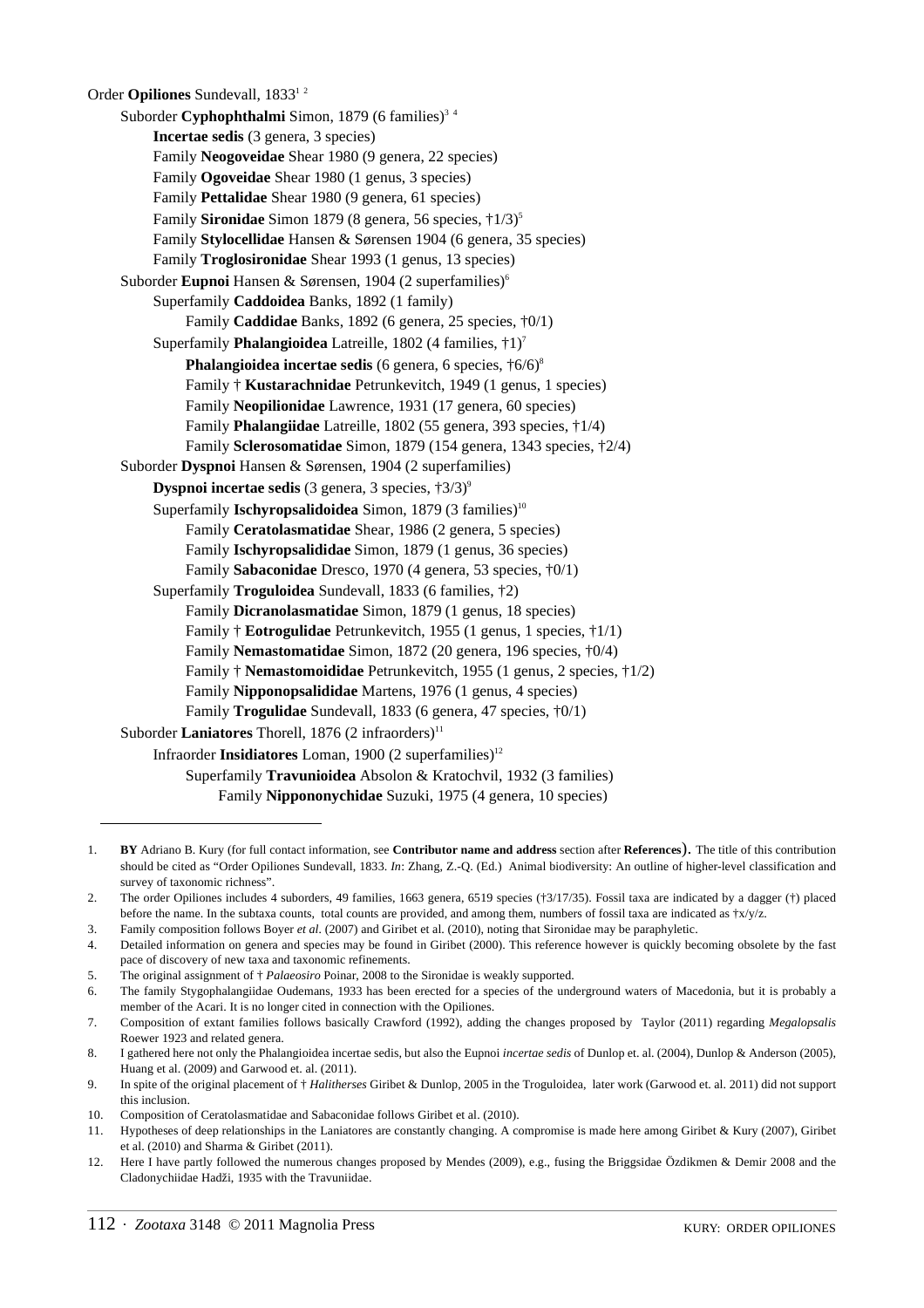Family **Paranonychidae** Briggs, 1971 (7 genera, 26 species) Family **Travuniidae** Absolon & Kratochvil, 1932 (14 genera, 42 species, †1/1) Superfamily **Triaenonychoidea** Sørensen, 1886 (2 families) Family **Synthetonychiidae** Forster, 1954 (1 genus, 14 species) Family **Triaenonychidae** Sørensen, 1886 (107 genera, 475 species) Infraorder Grassatores Kury, 2002 (6 superfamilies, 25 families)<sup>13</sup> **Grassatores incertae sedis** (66 genera, 93 species, †0/1) Superfamily **Assamioidea** Sørensen, 1884 (2 families) Family **Assamiidae** Sørensen, 1884 (264 genera, 474 species) Family **Pyramidopidae** Sharma et al. 2011 (13 genera, 45 species) Superfamily **Epedanoidea** Sørensen, 1886 (5 families) Family **Epedanidae** Sørensen, 1886 (70 genera, 172 species) Family **Petrobunidae** Sharma & Giribet, 2011 (1 genus, 3 species) Family **Podoctidae** Roewer, 1912 (53 genera, 128 species) Family **Sandokanidae** Özdikmen & Kury 2007 (6 genera, 72 species) Family **Tithaeidae** Sharma & Giribet, 2011 (6 genera, 38 species) Superfamily **Gonyleptoidea** Sundevall, 1833 (7 families) Family **Agoristenidae** Šilhavý, 1973 (25 genera, 74 species) Family **Cosmetidae** Koch, 1839 (125 genera, 716 species) Family **Cranaidae** Roewer, 1913 (74 genera, 163 species) Family Gonyleptidae Sundevall, 1833 (281 genera, 830 species)<sup>14</sup> Family **Manaosbiidae** Roewer, 1943 (27 genera, 47 species) Family **Stygnidae** Simon, 1879 (28 genera, 88 species) Family **Stygnopsidae** Sørensen, 1932 (9 genera, 37 species) Superfamily **Phalangodoidea** Simon, 1879 (1 family) Family **Phalangodidae** Simon, 1879 (21 genera, 115 species) Superfamily **Samooidea** Sørensen, 1886 (3 families) Family **Biantidae** Thorell, 1889 (28 genera, 127 species) Family **Samoidae** Sørensen, 1886 (25 genera, 50 species, †0/2) Family **Stygnommatidae** Roewer, 1923 (1 genus, 33 species) Superfamily **Zalmoxoidea** Sørensen, 1886 (6 families) Family **Escadabiidae** Kury & Pérez, 2003 (6 genera, 8 species) Family **Fissiphalliidae** Martens, 1988 (1 genus, 6 species) Family **Guasiniidae** González-Sponga, 1997 (2 genera, 3 species) Family **Icaleptidae** Kury & Pérez, 2002 (2 genera, 2 species) Family **Kimulidae** Pérez et al. 2007 (10 genera, 36 species) Family **Zalmoxidae** Sørensen, 1886 (70 genera, 206 species)

## **References**

Boyer, S.L., Clouse, R., Benavides, L.R., Sharma, P., Schwendinger, P.J., Kuranarathna, I. & Giribet, G. (2007) Biogeography of the world: a case study from cyphophthalmid Opiliones, a globally distributed group of arachnids. *Journal of Biogeography*, 34, 2070–2085.

Crawford, R.L. (1992) Catalogue of the genera and type species of the harvestman superfamily Phalangioidea (Arachnida). *Burke Museum Contributions in Anthropology and Natural History*, 8, 1–60.

DaSilva, M.B. & Gnaspini, P. (2010) A systematic revision of Goniosomatinae (Arachnida : Opiliones : Gonyleptidae), with a cladistic analysis and biogeographical notes. *Invertebrate Systematics*, 23(6) ("2009"), 530–624.

Dunlop, J.A., Anderson, L.I. Kerp, H. & Hass, H. (2004) A harvestman (Arachnida: Opiliones) from the Early Devonian Rhynie cherts, Aberdeenshire, Scotland. *Transactions of the Royal Society of Edinburgh*, Earth science, 94, 341–354.

Dunlop, J.A., & L.I. Anderson (2005) A fossil harvestman (Arachnida, Opiliones) from the Misissippian of East Kirkton, Scotland.

<sup>13.</sup> In the recent literature, superfamilies of Grassatores are in a state of flux. Again I have opted for a compromise. Assignment of genera to families for the Neotropical groups follows Kury (2003).

<sup>14.</sup> In Gonyleptidae there have been recently a great number of subfamily reviews which exerted a great impact on the inner organization of the subfamilies, almost always resulting in a great deal of new generic and specific synonymies, e.g., DaSilva & Gnaspini (2010) and Mendes (2001). Total species number remained more or less constant because the descriptions of new species cancelled out the synonymies.